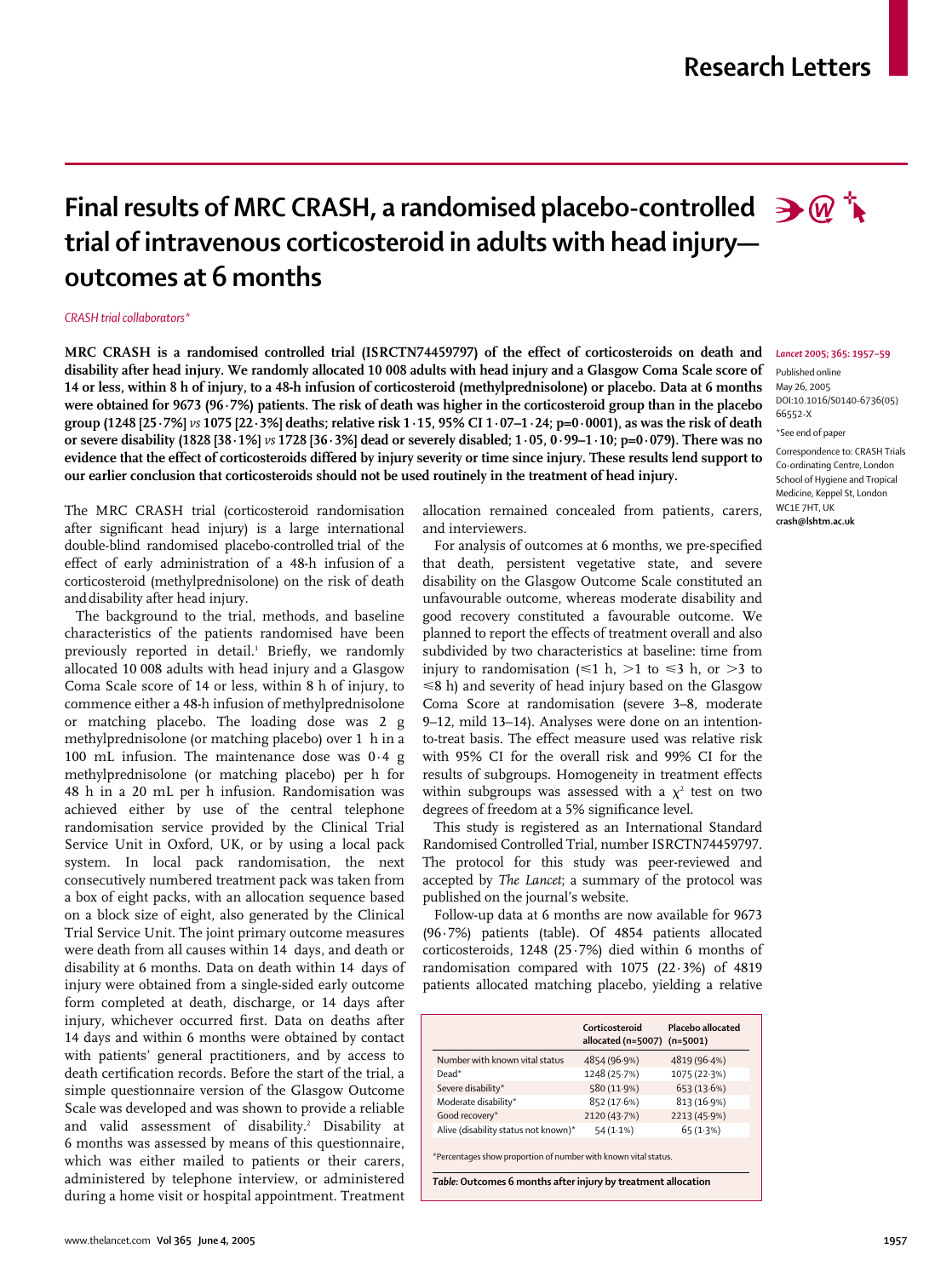

*Figure:* **Effects of corticosteroid allocation on deaths from all causes and severe disability within 6 months by injury severity and time since injury** Risk ratios are plotted (black squares with area proportional to the amount of statistical information in each subgroup) comparing outcome in participants allocated corticosteroids to that in those allocated placebo, with 99% CI (horizontal lines ending with an arrow head when the confidence interval extends beyond the scale). Result for all patients and 95% CI is represented by a diamond, with risk ratio and 95% CI stated alongside. Risk ratios greater than unity represent increased mortality or disability with corticosteroid allocation. GCS=Glasgow Coma Score at randomisation.

risk of death within 6 months of  $1.15$  (95% CI  $1.07-1.24$ ; p=0·0001). The risk of death or severe disability at six months was also higher in the group allocated corticosteroids (1828 [38·1%] dead or severely disabled, where disability status was known) than in the placebo group (1728 [36 $\cdot$ 3%]) with a relative risk of 1 $\cdot$ 05 (95% CI  $0.99-1.10$ ; p= $0.079$ ).

There was no clear evidence that the relative risk of death or disability at 6 months differed substantially between groups when stratified by injury severity or time since injury (figure). These results reliably refute any material reduction in mortality or severe disability with corticosteroids in the 6 months after head injury.

The strengths and limitations of the CRASH trial have been discussed in detail elsewhere.<sup>1</sup> In relation to the current analyses, probably the most important methodological issue is the extent of loss to follow-up. This difficulty has been identified as a particular challenge in head injury trials: a systematic review of the methodological quality of head injury trials found that average loss to follow-up was around 20%.<sup>3</sup> However, since the CRASH trial achieved more than 96% follow-up at 6 months, in both treatment groups, the possibility of any material bias is remote. If we assume that the patients lost to follow-up had average prognosis, the risk of death would be estimated as 25·1% with corticosteroids (37·3% risk of death or severe disability) and 21·7% with placebo (35·6% risk of death or severe disability).

These analyses lend support to the conclusion on the basis of the previously reported outcome data at 2 weeks after injury, that corticosteroids should not routinely be used in the treatment of head injury.<sup>1</sup> The apparent hazard may have been inflated by the play of chance and the data-dependent stopping of the trial,<sup>4,5</sup> but these final results still provide clear evidence that treatment with corticosteroids following head injury affords no material benefit. The absence of evidence of any neurological benefit from corticosteroid treatment after head injury might also have implications for the use of corticosteroids in spinal cord injury, which should remain an area for debate.

The ability to predict patient outcome after head injury has an important role in clinical practice and research, and the data collected in the MRC CRASH trial provide an opportunity to examine prognostic factors after head injury. This assessment will, however, be the subject of a separate report.

#### **CRASH trial collaborators**

See webappendix for the complete list of collaborators.

#### **CRASH trial coordination**

*Steering committee*—Colin Baigent, Michael Bracken (to 2000), David Chadwick (Chair), Kevin Curley (2000–01), Lelia Duley (from 2000), Barbara Farrell, Marcel Haegi (from 2000), Gabrielle Lomas, Graham Nickson (2001–02), Richard Peto (to 2000), John Pickard (from 2000), Ian Roberts, Peter Sandercock (to 2000), Graham Teasdale (to 1999), Jonathan Wasserberg, David Yates.

*Data monitoring and ethics committee*—Rory Collins, Stephen Haines, Stephen MacMahon (Chair), Charles Warlow (1999–01). *Management group*—Phil Edwards, Barbara Farrell, Gabrielle Lomas, Nin Ritchie (to 2002), Ian Roberts, Peter Sandercock, Haleema Shakur (from 2002), Graham Teasdale (to 1999), Jonathan Wasserberg, David Yates (chair).

*Trial coordinating team*—Haleema Shakur (trial manager from 2002), Ian Roberts (clinical co-ordinator), Phil Edwards (research fellow/programmer), Maria Ramos (trial administrator), Lin Barnetson (data manager from 2004), Janice Fernandes (follow-up co-ordinator from 2001), Donna Tooth (assistant trial co-ordinator from 2004),

See **Lancet online** for webappendix